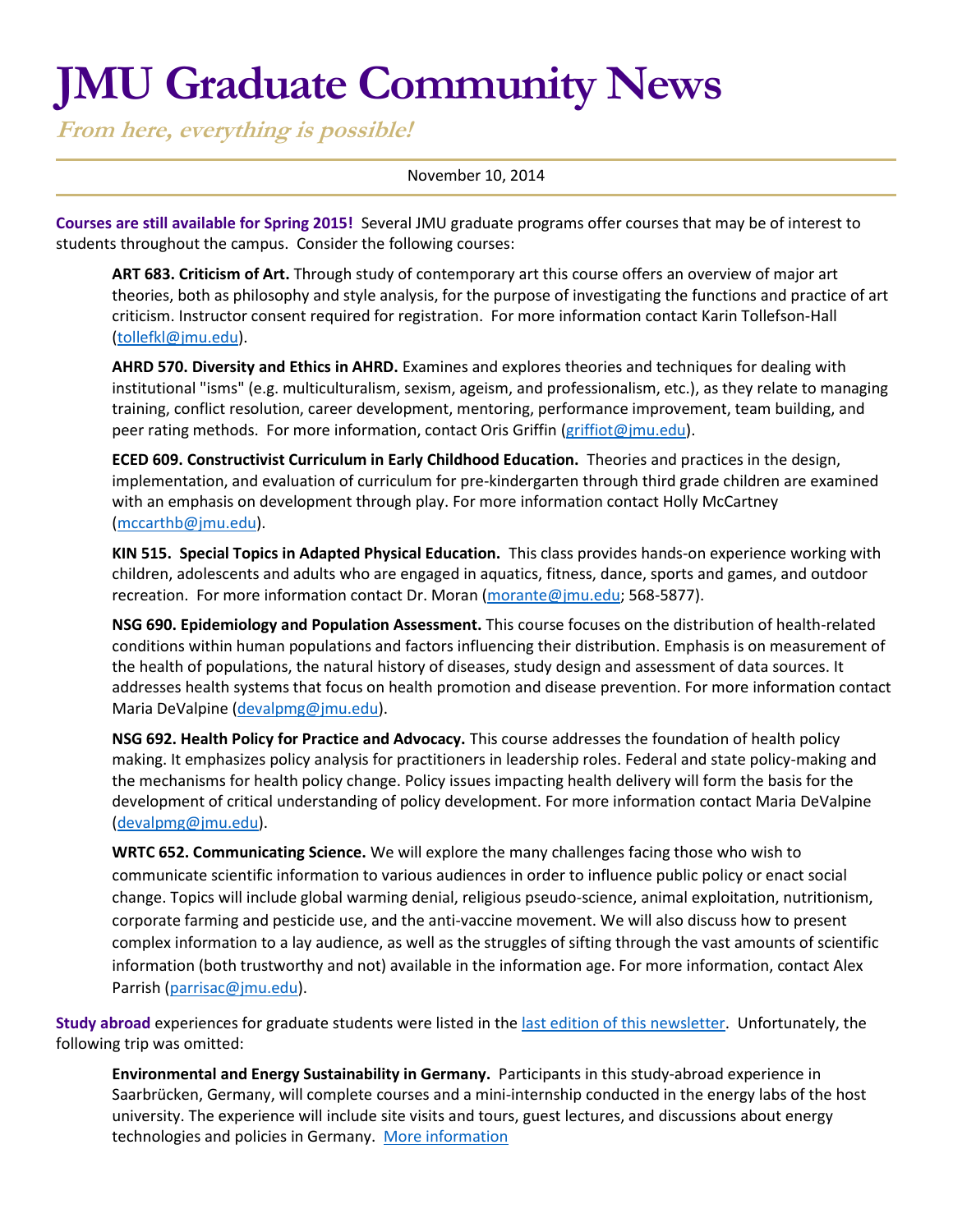**Graduate Assistantship Available.** The Madison Center for Community Development will be hiring a graduate assistant for the Spring 2015 semester with potential for continuation next year. The Graduate Assistant will have a wide range of responsibilities in the Center. The position is available to full-time graduate students who are available to work 20 hours/week. Preferred candidates will have good communication and professional skills, and an interested in community development and collaborations with local government and community organizations. To apply, request the full position announcement and application instructions from Dr. Nick Swartz [\(swartznj@jmu.edu\)](mailto:swartznj@jmu.edu). All application materials must be received by November 21.

**TGS Travel Grants.** We continue to accept applications from graduate students to defray the cost of traveling to professional conferences to present scholarly and creative work. The next deadline is December 1. [More information](http://www.jmu.edu/grad/current-students/travel-grants.shtml)  [including application instructions.](http://www.jmu.edu/grad/current-students/travel-grants.shtml) So far this year the Graduate School has awarded \$5500 in travel funds to 22 students who will make presentations at 10 conferences. A list of recipients is availabl[e online.](http://www.jmu.edu/grad/current-students/awards/travel-grants-recipients.shtml)

**Do you have writing goals?** Join a community of writers by subscribing to the Productive Writer listserv. Sponsored by the Cornell Graduate School, the Productive Writer is free and open to all, especially graduate students who are writing papers, proposals, fellowship applications, theses, and dissertations. You can receive messages every other week about managing your time for greater writing productivity, communicating with your advisor or editor, dealing with writer's block, managing procrastination and perfectionistic tendencies, and creating/maintaining a writing support group. Sign [up here](http://visitor.r20.constantcontact.com/manage/optin/ea?v=0017CAV_ERFAzFItvY27y25gw%3D%3D)

**Graduate Student Symposium.** Celebrating 60 years of graduate education at JMU, GSA and TGS will be sponsoring a day-long showcase of the scholarly and creative work of graduate students on April 2, 2015 in the Highlands Room. Students, faculty, administrators, local dignitaries, and alumni will be invited to attend. Please save the date and watch for additional information.

**P.E.O. Scholar Awards** are one-time, competitive, merit-based awards for women who are pursuing a doctoral level degree. These awards provide partial support for study and research for women who will make significant contributions in their fields. The current maximum award is \$15,000. Applications are due November 20. Learn more [online,](http://www.peointernational.org/about-peo-scholar-awards-psa) and if interested contact Melinda Adams [\(adams2mj@jmu.edu\)](mailto:adams2mj@jmu.edu).

**SMART Scholarship Program.** The Science, Mathematics and Research for Transformation (SMART) Scholarship for Service Program has been established by the Department of Defense (DoD) to support students pursuing degrees in Science, Technology, Engineering and Mathematics (STEM) disciplines. The program aims to increase the number of civilian scientists and engineers working at DoD laboratories. The program covers tuition and fees, offers a stipend, and facilitates post-graduation employment. Applications are due December 15[. More information](http://smart.asee.org/)

## **Upcoming Events & Deadlines**

- **Students as Neighbors, Sharing and Shaping Community.** The 4C Campus Community Civic Collaborative Initiative will host a community dialogue. This dialogue will help create conversations that promote understanding of different perspectives and provide ways for us to think together concerning our feelings on students' roles and relationship with the Harrisonburg community. November 11, 6:30 PM at Harrisonburg Baptist Church, 501 S. Main Street. [More information](http://www.jmu.edu/events/icad/2014/11/11-studentasneighborforum.shtml)
- **Ethics Slam.** Cheer on your graduate student team at this GSA-sponsored event. November 12, 7:30 10 PM at [Three Notch'd Brewery](http://threenotchdbrewing.com/). For more information contact AJ Good [\(good2da@jmu.edu\)](mailto:good2da@jmu.edu).
- **Peter Kitcher**, John Dewey Professor of Philosophy, will speak on November 13 at 4 PM in Taylor 305. Professor Kitcher will discuss "Ethics as a Human Project." An expert in the philosophy of science, Dr. Kitcher has also studied the ethical and political constraints on scientific research, the evolution of altruism and morality, and the possible conflict between science and religion. GSA and GSA Student Development committee members will be in attendance as part of their graduate student development series. Sponsored by the Cohen Center. More [information](http://www.jmu.edu/events/mc/2014/11/13-ethics-as-a-human-project-philip-kitcher.shtml)
- **Martha Nussbaum**, Distinguished Professor of Law and Ethics, and prolific author, will be the first public speaker sponsored by the Cohen Center. Dr. Nussbaum's talk is entitled "Injustice and the Dubious Value of Anger." Although everyone is familiar with the damage anger can do in both personal and public life, people tend to think that it is necessary for the pursuit of justice. Dr. Nussbaum will argue that a close philosophical analysis of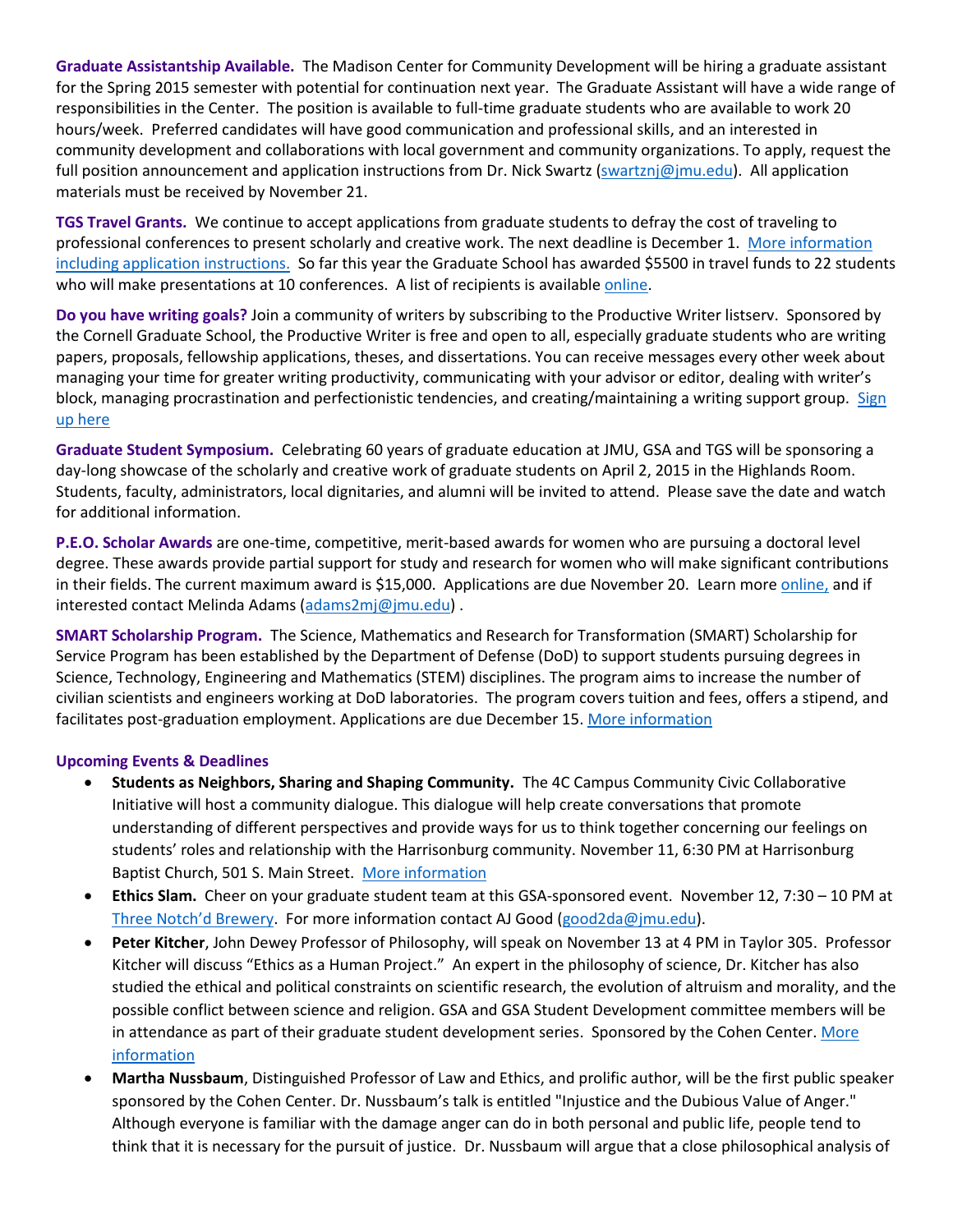the emotion of anger can help us to see why it is fatally flawed from a normative viewpoint -- sometimes incoherent and sometimes based on bad values. In either case it is of dubious value in both life and the law. November 14, HHS 2301, 4 PM. (Note location change.) [More information](http://www.jmu.edu/events/mc/2014/11/09-26-injustice-and-the-dubious-value-of-anger.shtml) 

- **GSA Social Hour.** Join fellow graduate students to celebrate as the end of the fall semester approaches at the next GSA Social Hour. [Union Station,](http://www.unionstationdowntown.com/site/) Friday, November 14th, 5 PM.
- **Theory and Philosophical Anthropology after Harlow's Monkeys: The Economics of Love and a 'Spiritual' Ethics for Every Day** is the title of the Visiting Scholar's talk by Dr. Christian Early of Eastern Mennonite University on Tuesday November 18 at 7:30 in Harrison Hall 1261. [More information](http://www.jmu.edu/events/mc/2014/11/2014-11-18-christian-early-economics-of-love-and-spiritual-ethics.shtml)
- **Thesis and Dissertation Projects** of students who intend to graduate in December are due in the Office of the Graduate School on November 21. [More information](http://www.jmu.edu/grad/current-students/thesis-dissertation/information.shtml)
- **Thanksgiving Break.** JMU will be closed for the holiday, November 27-28.
- **Travel Grants for Graduate Students.** The next review travel grant applications will consider all requests submitted by December 1. [More information](http://www.jmu.edu/grad/current-students/awards/travel-grants.shtml)
- **Graduate Student Ugly Sweater Party.** In lieu of the December GSA meeting, celebrate the end of the fall semester and holiday season with fellow graduate students in this classy event! Mark your calendars December 5, with more details soon to come. Connect to GSA social media on [Facebook](https://www.facebook.com/JMUGSA) an[d Twitter](https://twitter.com/JMUGSA) to stay up to date with this and other upcoming graduate student events!
- **December Commencement** will be held on Saturday, December 13 at 10 AM. [More information](http://www.jmu.edu/commencement/December%20Graduates/index.shtml)

For additional events of possible interest, regularly check<http://www.jmu.edu/events>

**Keep up with Graduate Student Association (GSA) Events.** The GSA is a student-led and student-run organization that provides professional and social opportunities to all JMU graduate students and alumni. [Like them on Facebook.](https://www.facebook.com/JMUGSA?fref=ts) [Find](https://twitter.com/JMUGSA)  [them on Twitter.](https://twitter.com/JMUGSA) [\(gsa@jmu.edu;](mailto:gsa@jmu.edu) 568-7088) [More information.](http://www.jmu.edu/grad/gsa/index.shtml)

**Need a Job?** The JM[U Office of Student](http://www.jmu.edu/stuemploy/) Employment has links to positions now available on and off campus. For example, there are currently 15 positions available for students posted on JMU's [Joblink.](http://joblink.jmu.edu/)

## **Tips from TGS (The Graduate School)**

**Graduate Polices.** You are responsible to read and follow the graduate policies set forth in th[e Graduate](http://jmu.edu/catalog)  [Catalog.](http://jmu.edu/catalog) Important information regarding degree progress, including rules for successful progression and continuous enrollment are also on th[e Graduate School website](http://www.jmu.edu/grad/current-students/degree-progress/beginning.shtml)

**Approval of a Thesis or Dissertation Committee.** Students who are completing these sorts of project must submit a signed approval form to The Graduate School by the second week of the semester in which the student first registers for thesis or dissertation credits. [Approval form](http://www.jmu.edu/grad/_files/CommitteeApprovalForm2014-15.pdf)

**Monitor your Dukes E-Mail account!** Official information is sent to each student's officia[l Dukes e-mail account.](http://www.jmu.edu/computing/helpdesk/selfhelp/DukesEmail.shtml) Check your @dukes.jmu.edu e-mail account on a regular basis.

**Monitor [MyMadison!](http://mymadison.jmu.edu/)** The *Student Center* i[n MyMadison](http://mymadison.jmu.edu/) is where you will find advising information, register for classes, and where you can view "*To Do Items"* that will keep you on track towards graduation. Use the Student Center to update your mailing address and cell phone number. It is *your responsibility* to maintain accurate contact information. Check your account regularly. Don't miss important information!

## **Essential Links:**

- **[Graduate School Website](http://www.jmu.edu/grad)**
- **•** [Graduate Policies](http://www.jmu.edu/catalog/index.shtml)
- [JMU Student Handbook](http://www.jmu.edu/osarp/handbook/)
- **•** [Forms for Graduate Students](http://www.jmu.edu/grad/current-students/graduate-forms.shtml)
- **•** [Thesis Guidelines](http://www.jmu.edu/grad/current-students/thesis-dissertation/information.shtml)